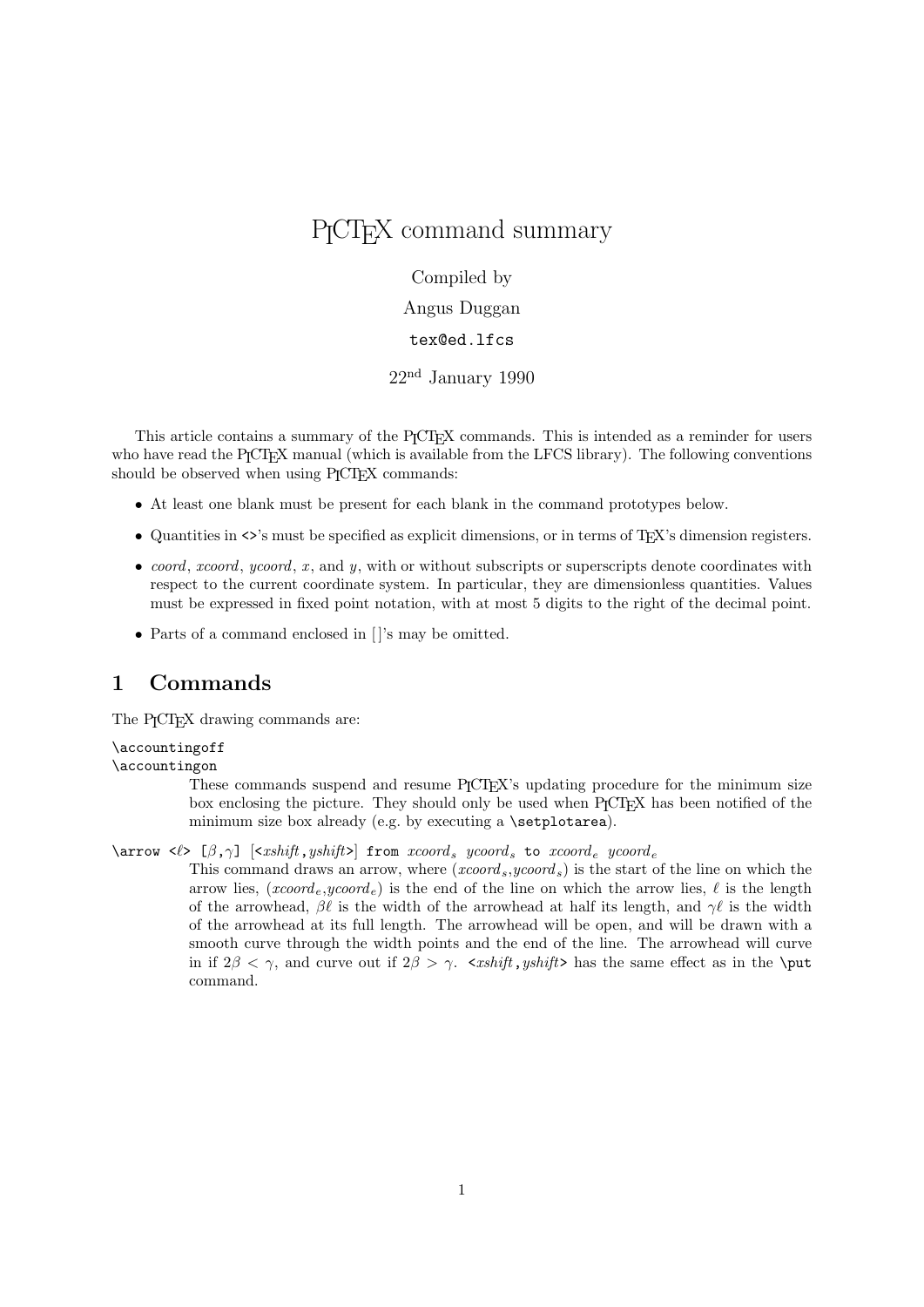```
\axis [bottom] [top] [left] [right]
 [\texttt{shiftedto} y=ycoord] [\texttt{shiftedto} x=xcoord][visible] [invisible]
[label \{axis \ label\}]
[ticks]
   [out] [in][long] [short] [length <length>]
   [width > width >][butnotacross] [andacross]
   [unlabeled] [numbered] [withvalues value_1 value_2 ... /]
   [unlogged] [logged]
   [quantity q] [from coord_s to coord_e by dcoord]
     [\text{at } coord_1 \text{ } coord_2 \text{ } \dots \text{ } I]
```
/

This command draws an axis along the bottom, top, left, or right edge of the current plot area (one of these keywords must be specified). The shiftedto option causes a bottom or top axis to be drawn at the specified y-coordinate, and a left or right axis to be drawn at the specified x-coordinate. The keyword invisible suppresses the drawing of the axis, but not of tick marks, labels, etc. visible is the default. The text specified by axis label is centred with respect to the appropriate edge of the plot area. ticks causes tick marks to be drawn on the axis:

- Ticks normally point out from the plot area; in makes them point into the plot area.
- Ticks are normally long, but can be made short, or given an arbitrary *length* with the length option.
- The width of the ticks can be set with the width option.
- Ticks can be extended across the whole plot area with the andacross option, making grid lines. The default is butnotacross, which stops the ticks from extending across the plot area.
- Ticks are normally unlabeled. If the numbered option is used, the at or from options below assign numeric values to them. Arbitrary tick labels can be specified by the withvalues option; the labels  $value_1$ ,  $value_2$ , ... are assigned to subsequent ticks until the list of values is exhausted or an unlabeled or numbered keyword is encountered. Values must be separated by at least one blank, and at least one blank must precede the '/' that terminates the list. If a value contains a blank or '/', enclose the entire value in {}'s.
- The option quantity q draws q ticks equally spaced from left to right, or from bottom to top. The first and last ticks are at the ends of the axis.
- The from option draws ticks at the indicated coordinates.  $coord_s$ , coord<sub>e</sub>, and dcoord must be fixed point numbers, with the same number of digits to the right of the decimal point (if any), and dcoord must be positive. If the numbered option is in effect, the coordinate of the tick is used as the tick label.
- The at option draws ticks at the specified coordinates. As with the from option, the coordinates must be fixed point numbers, which are used as tick labels if numbered is in effect. The list of coordinates must be terminated by '/'.
- The logged option applies only to the positioning subsequent ticks specified by the at or from options. Ticks are placed at the  $log_{10}$ 's of the specified locations; the original unlogged numbers are used as labels if numbered is in effect. unlogged is the default.

#### \beginpicture

This command is used to start P<sub>I</sub>CT<sub>E</sub>X pictures.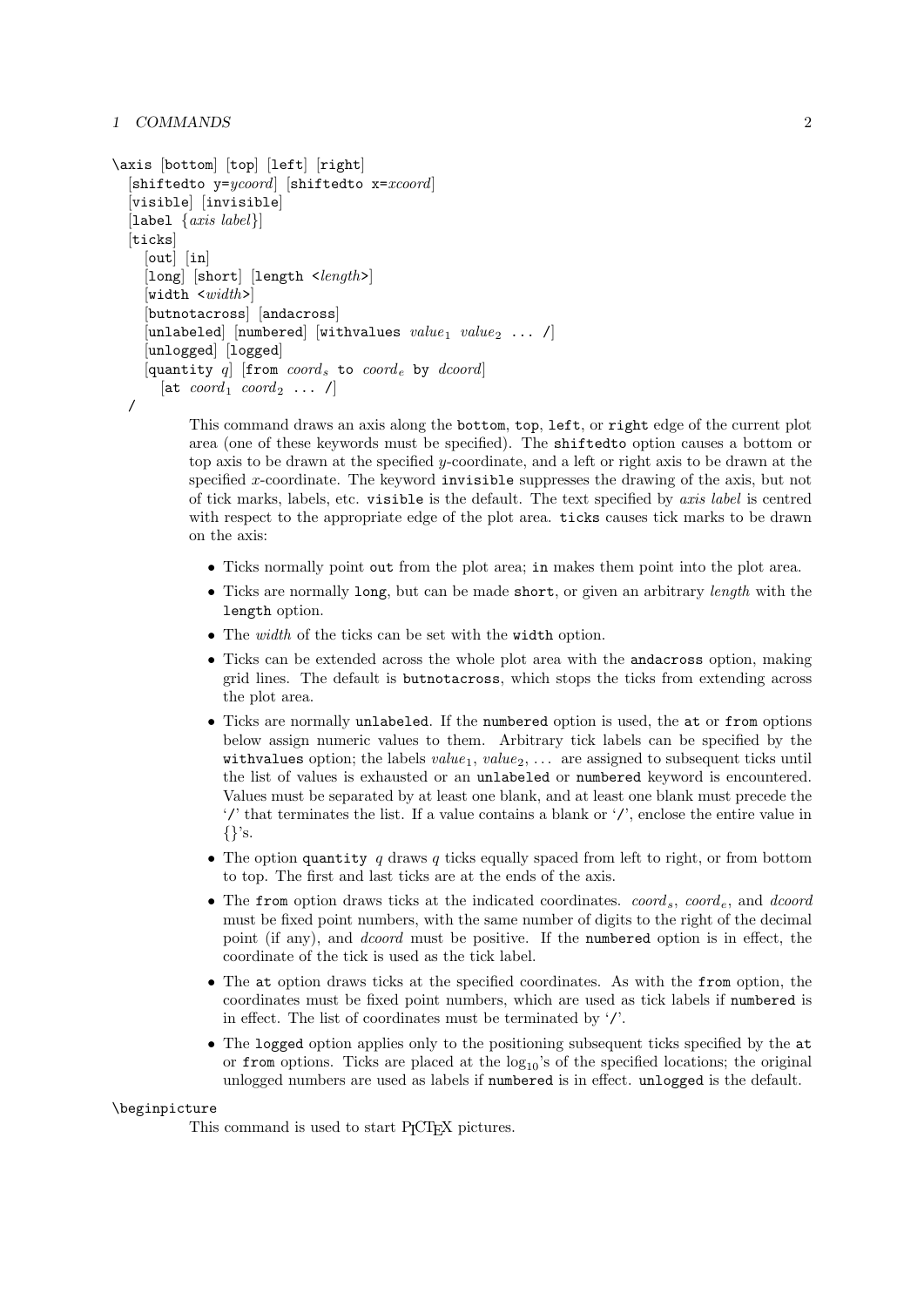$\boldsymbol{\lambda}$  \betweenarrows  $\{text[\lceil o_x \rceil | o_y \rceil] \mid \text{xshift},$  yshift> from xcoord, ycoord, to xcoord, ycoord, This command centres text between a pair of arrows pointing outwards.  $\langle x \rangle$ shift,  $y \rangle$ shift and  $\lceil o_x \rceil | o_y \rceil$  have the same effect as in the \put command. (xcoord,sycoord,s) and (xco- $\sigma d_e, y \text{coord}_e$  are the start and end coordinates of the arrow pair. Either  $x \text{coord}_s$  and  $x \text{coord}_e$ should be the same, or *ycoord*, and *ycoord* e should be the same.

## \circulararc  $\theta$  degrees from  $xcoord_s$  ycoord<sub>s</sub> center at  $xcoord_c$  ycoord<sub>c</sub>

This command draws an arc of a circle with a centre at  $(xcoord_c, ycoord_c)$ ; the arc starts from  $(xcoord_s, ycoord_s)$  and extends anticlockwise through  $\theta$  degrees.  $\theta$  can have any real value between -360 and 360.

## \Divide <dividend> by <divisor> forming <quotient>

This is P<sub>I</sub>CT<sub>E</sub>X's division command for dimensions. *dividend* and *divisor* may be explicit dimensions or dimension registers; quotient must be a dimension register.

#### \dontsavelinesandcurves

This command stops P<sub>I</sub>CI<sub>F</sub>X from saving plot locations to a file (see \savelinesandcurves).

\ellipticalarc axes ratio  $\xi:\eta \theta$  degrees from  $xcoord_s$  ycoord<sub>s</sub> center at  $xcoord_c$  ycoord<sub>c</sub> This command draws an arc of an ellipse with a centre at  $(xcoord_c, ycoord_c)$ ; the arc starts from ( $xcoord_s, ycoord_s$ ) and extends anticlockwise through  $\theta$  degrees.  $\xi$  and  $\eta$  are numbers proportional to the lengths of the horizontal and vertical axes of the ellipse.

#### \endpicture

This command terminates a P<sub>I</sub>CT<sub>F</sub>X picture.

## \endpicturesave <*xreq*, yreq>

This command is used to terminate sub-pictures, saving the left edge and baseline in xreg and yreg. If the subpicture is then  $\put$  at  $(xcoord, ycoord)$  with the options '[Bl]  $\lt xreg, yreg$ ', the reference point of the sub-picture will be at (*xcoord,ycoord*).

## \findlength {curve commands}

PICTEX executes the curve drawing commands specified and puts the length into the dimension register \totalarclength. This can be used as the  $\lambda$  argument to \setdotsnear and \setdashesnear.

## $\frac{\text{er} \times \text{ferm} \{text\}}{\text{ter}}$

This command frames *text*, with an optional border of *separation*. This command has its normal LATEX meaning outside of P<sub>ICTEX</sub> pictures, but \pictexframe can be used outside of P<sub>I</sub>CT<sub>E</sub>X pictures to get the same effect as  $P_1C1_FX$ 's  $\frac{1}{2}$  frame.

#### $\sqrt{c} \{r\}$

This command partitions the the plot area in to  $c$  columns and  $r$  rows.

#### \gridlines

This command sets the default for the andacross/butnotacross option of the axis command to be andacross.

## \hshade  $y_0$   $x_0^{(l)}$   $x_0^{(r)}$  ...  $[<\epsilon_{l;i},\epsilon_{r;i},\epsilon_{d;i},\epsilon_{u;i}>]$   $y_i$   $x_i^{(l)}$   $x_i^{(r)}$  ... / \hshade  $y_0$   $x_0^{(l)}$   $x_0^{(r)}$  ...  $[<\epsilon_{l;i}, \epsilon_{r;i}, \epsilon_{d;i}, \epsilon_{u;i}>]$   $y_{2i-1}$   $x_{2i-1}^{(l)}$   $x_{2i-1}^{(r)}$   $y_{2i}$   $x_{2i}^{(l)}$   $x_{2i}^{(r)}$  ... /

This command shades a region with piecewise linear/quadratic left and right boundaries. Subregions are defined by the coordinates  $(x_n^{(l)}, y_n)$ ,  $(x_n^{(r)}, y_n)$ ,  $(x_{n+1}^{(r)}, y_{n+1})$  and  $(x_{n+1}^{(l)}, y_{n+1})$ . The relations  $y_n < y_{n+1}$  and  $x_n^{(l)} \le x_n^{(r)}$  should hold. For the duration of the shading the optional edge effect field ' $\epsilon_{l;i},\epsilon_{r;i},\epsilon_{u;i}$ ' overrides the specifications made by **\setshadesymbol**. The second form should be used when **\setquadratic** is in effect.

#### \inboundscheckoff

This command disables checking whether plot symbols are outside the current plot area.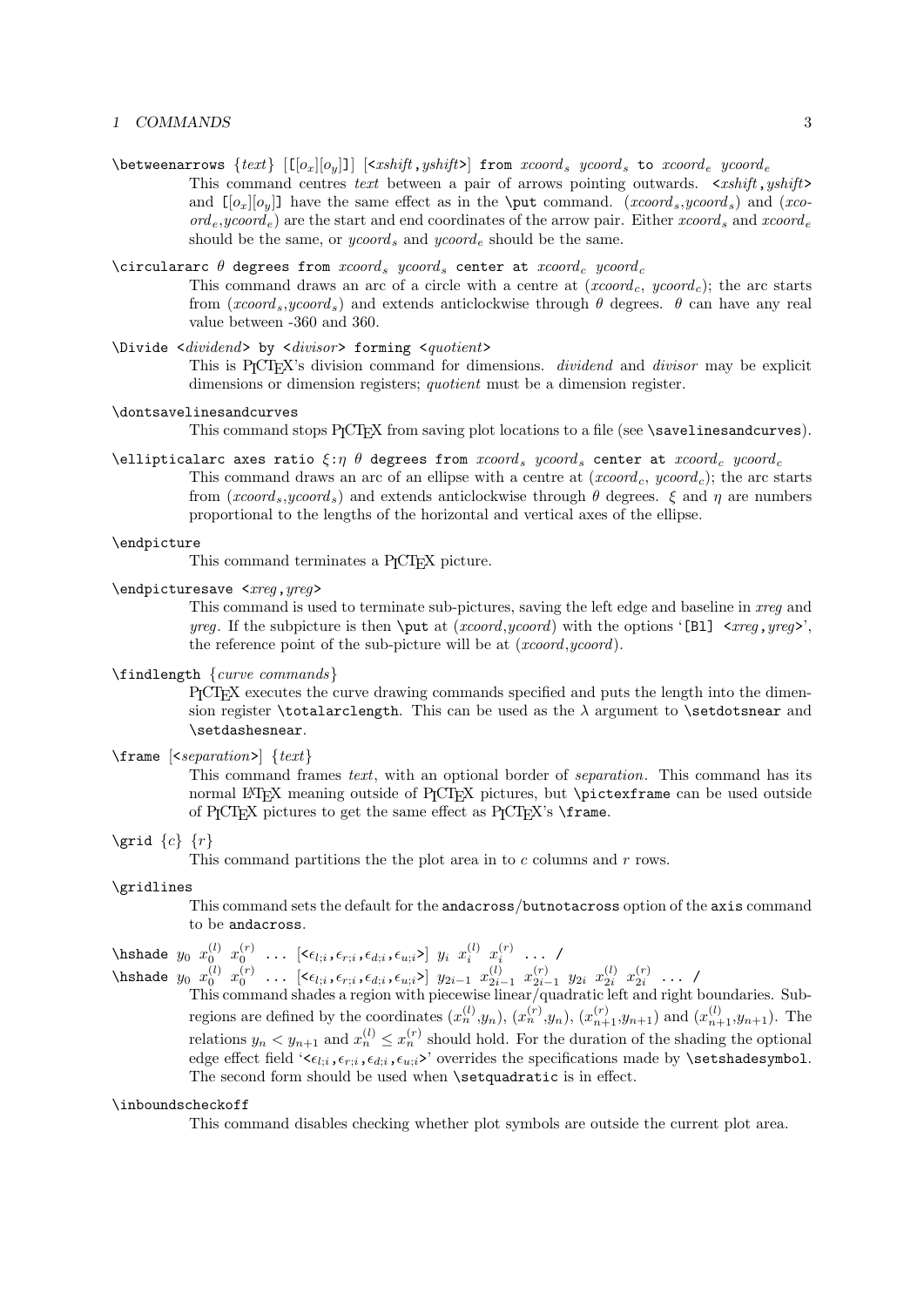#### \inboundscheckon

This command enables checking whether plot symbols are outside the current plot area.

#### \invisibleaxes

This command sets the default for the visible/invisible option of the axis command to be invisible.

## \lines  $\lceil [o] \rceil$  {line<sub>1</sub>\cr line<sub>2</sub>\cr ... }

\Lines  $\lceil [o] \rceil$  {line<sub>1</sub>\cr line<sub>2</sub>\cr ... }

These commands produce stacks of lines, spaced normally. The lines will be left justified if o is '1', right justified if o is 'r', and centred otherwise.  $\text{Lines}$  is similar to  $\text{lines}$ , except the baseline of the stack is the baseline of the top line instead of the baseline of the bottom line.

#### \loggedticks

This command sets the default for the logged/unlogged option of the axis command to be logged.

#### $\mathcal{H}$   $[0_x][o_y]]$   $\{xshift, yshift\}$  at "file name"

 $\mathcal{L}_{\text{multiput}}$   $\{text\llap{$t$} \left[\lceil o_x \rceil o_y \rceil \right] \leq xshift, yshift > at ... xcoord ycoord ... *n dxcoord dycoord ... /$ This command is used to \put copies of the same text at multiple locations. The text will by put at each (xcoord,ycoord), and at each (xcoord + i · dxcoord,ycoord + i · dycoord) for i from 1 to n.

## \nogridlines

This command sets the default for the andacross/butnotacross option of the axis command to be butnotacross.

## \normalgraphs

This command resets the default axis options and values for the axis parameters.

### \placehypotenuse for  $\langle \xi \rangle$  and  $\langle \eta \rangle$  in  $\langle \zeta \rangle$

This command calculates Euclidean distance  $\zeta = \sqrt{\xi^2 + \eta^2}$ .  $\xi$  and  $\eta$  may be explicit dimensions or dimension registers;  $\zeta$  must be a dimension register.

## \placevalueinpts of <dimension register> in {control sequence}

This command puts the value of *dimension register*, in points, into *control sequence*.

- \plot "file name"
- $\phi$  xcoord  $y$ coord  $x$ coord  $y$  ycoord  $y$  xcoord  $y$  ycoord  $y$  ... /

This commands plots the points given (or points from a file, if the first form is used), in the current interpolation mode. The interpolation modes are selected by the commands \setbars, \sethistograms, \setlinear and \setquadratic.

#### \plotheading {heading}

This command places heading centred above the plot area.

## $\{\text{text}\}\$  [[ $[o_x][o_y]$ ]] [<xshift, yshift>] at xcoord ycoord

This commands places text with its enclosing box centred about (xcoord,ycoord). If  $o_x$  is 'r' or '1' the right or left edge of the box will be aligned on *xcoord*. If  $o_y$  is 't', 'b' or 'B', the top, bottom, or baseline will be aligned on *ycoord*. If  $\langle x\text{shift}, y\text{shift}\rangle$  is specified, the object will be shifted *xshift* right and *yshift* up from where it would otherwise go.

## \putbar  $\left[ \langle xshift, yshift \rangle \right]$  breadth  $\langle \beta \rangle$  from  $xcoord_s$  ycoord, to  $xcoord_e$  ycoord,

This command draws a rectangle which has  $(xcoord_s, ycoord_s)$  and  $(xcoord_e, ycoord_e)$  as the mid-points of opposite sides of length  $\beta$ . Either  $xcoord_{\epsilon}$  and  $xcoord_{\epsilon}$  should be the same, or ycoord, and ycoord<sub>e</sub> should be the same.  $\langle x \rangle$  shift, yshift has the same effect as in the \put command.

## $\partial \text{L} = \langle x \, s \rangle$  (x shift, yshift) corners at  $x \, \text{coord}_s$  and  $x \, \text{coord}_e$  ycoord  $e$

This command draws a rectangle with opposite corners at the points  $(xcoord_s, ycoord_s)$  and  $(xcoord_e,ycoord_e).$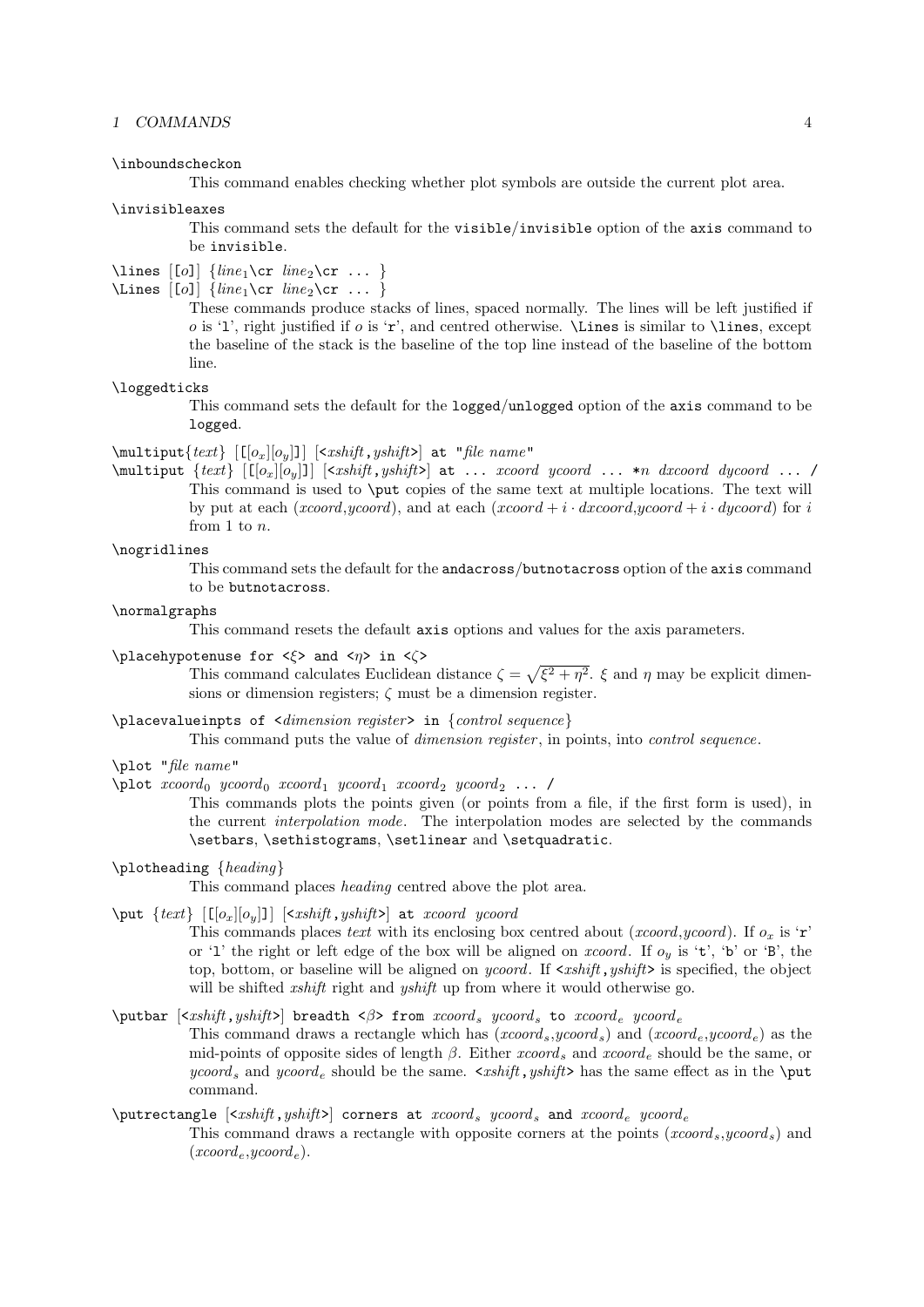$\partial$  \putrule  $\langle xshift, yshift \rangle$  from  $xcoord_s$  ycoord, to  $xcoord_e$  ycoord.

This command draws a rule from the point  $(xcoord_s, ycoord_s)$  to the point  $(xcoord_e, ycoord_e)$ , with breadth **\linethickness**. Either  $xcoord_s$  and  $xcoord_e$  should be the same, or  $ycoord_s$ and ycoord<sub>e</sub> should be the same.  $\langle x \rangle$  shift, yshift has the same effect as in the \put command.

## $\text{t}$   $\text{t}$ This command draws a rectangle of width  $w$  and height  $h$ , with its baseline on its bottom edge.

\replot "file name"

This command replots lines and curves which were saved to a file by \savelinesandcurves.

## \savelinesandcurves on "file name"

This command writes out the locations at which it places plot symbols while plotting lines (not rules) and curves.

\setbars  $\left[ \langle xshift, yshift \rangle \right]$  breadth  $\langle \beta \rangle$  at  $z = zcoord$ 

[baselabels  $([[[o_x][o_y]]] [*xshift*,*yshift*>])]$ 

#### [endlabels  $([[[o_x][o_y]]] []$ ]]

This command sets the interpolation mode to bar plotting mode. If  $z$  is 'x', the bars start from  $x = zcoord$  and extend horizontally, and if z is 'y', the bars start from  $y = zcoord$  and extend vertically.  $\epsilon$ *xshift, yshift* has the same effect as in the \put command. Labels can be attached to the bases of the bars with the baselabels option. Each coordinate specification in the \plot command should be followed by the appropriate label, enclosed in quotation marks. The orientation and shifts may be used to adjust the label position. Labels can similarly be attached to the ends of the bars with the endlabels option.

## \setcoordinatemode

This command cancels \setdimensionmode.

```
\setcoordinatesystem [units <xunit, yunit>] [ point at xcoord ycoord]
```
This command redefines the coordinate system in use. *xunit* is the size of one unit on the x-axis, yunit is the size of one unit on the y-axis. The point option sets the reference point for the coordinate system. The reference points of all of the coordinate systems in a picture are aligned by P<sub>I</sub>CT<sub>E</sub>X.

#### $\setminus$ setdashes  $\leq$

This command resets the line pattern to be dashes of length  $\ell$  followed by gaps of length  $\ell$ .

### \setdashesnear < $\ell$ > for < $\lambda$ >

This command sets the line pattern to be dashes of about length  $\ell$ , so that a line of length  $\lambda$  starts and ends with a complete dash.

## \setdashpattern  $\langle d_1, g_1, d_2, g_2, \ldots \rangle$

This command resets the line pattern to be a dash of length  $d_1$  followed by a gap of length  $g_1$ , followed by a dash of length  $d_2$ , followed by a gap of length  $g_2$ , etc.

#### \setdimensionmode

This command sets dimension mode; each location in this mode should be specified by the absolute distance horizontally and vertically from the origin, as dimensions.

#### $\setminus$ setdots  $\leq$

This command resets the line pattern to be dots spaced distance  $\ell$  apart.

#### \setdotsnear < $\ell$ > for < $\lambda$ >

This command sets the line pattern to be dots spaced about distance  $\ell$  apart, so that a line of length  $\lambda$  starts and ends with a dot.

#### \sethistograms

This command sets the interpolation mode to histogram mode. In this mode, \plot plots histograms composed of rectangles with corners at  $(xcoord_0, ycoord_0)$  and  $(xcoord_1, ycoord_1)$ ,  $(xcoord_1, ycoord_0)$  and  $(xcoord_2, ycoord_2)$ , etc.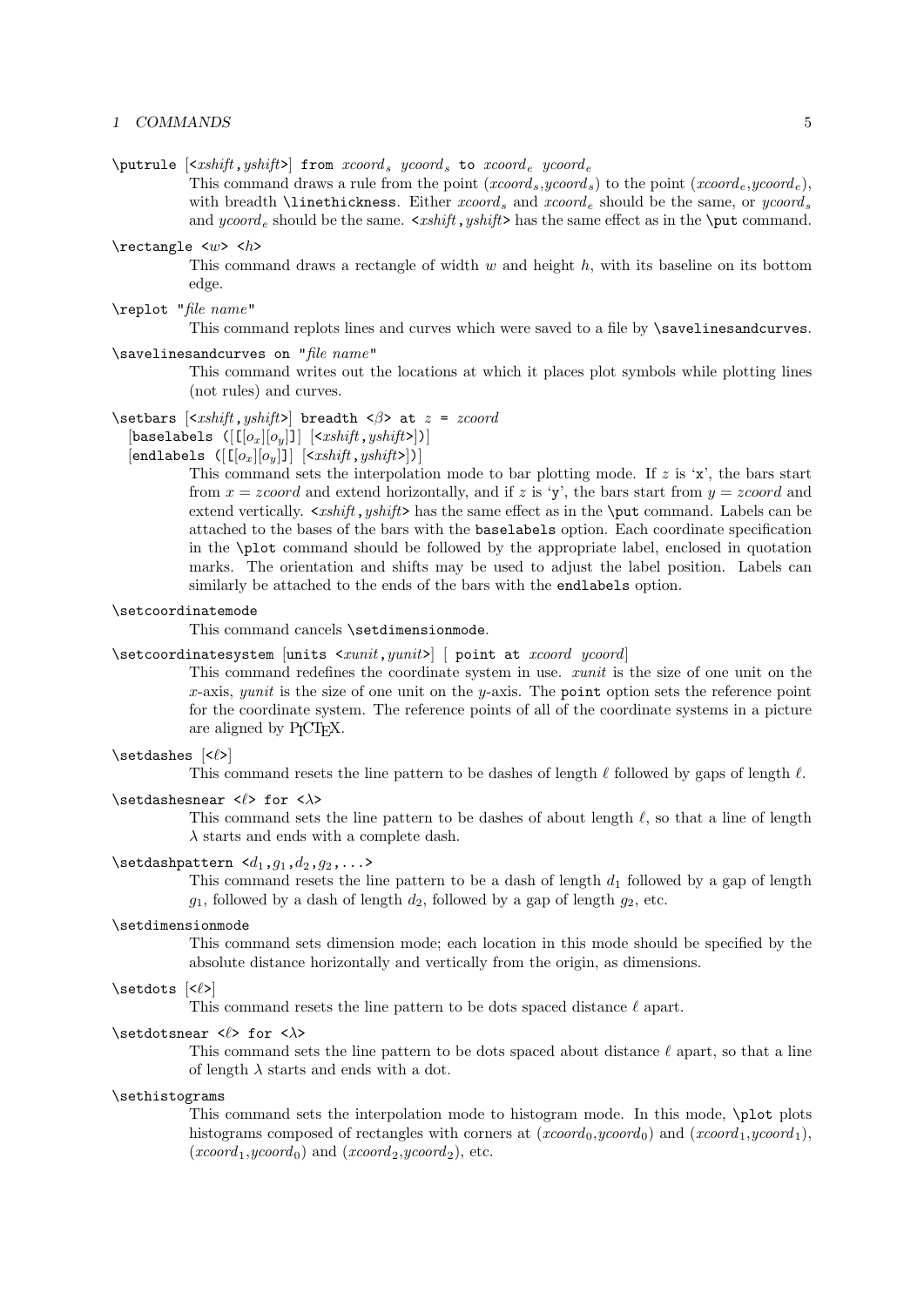#### \setlinear

This command sets the interpolation mode to linear mode. In this mode, \plot draws straight lines between coordinates.

#### \setplotarea x from  $xcoord_t$  to  $xcoord_r$ , y from  $ycoord_t$  to  $ycoord_t$

This command sets the current plot area to be a rectangle from  $(xcoord_l, ycoord_b)$  to  $(xco$  $ord_r, ycoord_t$ ).

### $\setminus$ setplotsymbol  $({plot symbol} [[o_x][o_y]] [{}])$

This command sets the symbol which is used to make lines and curves to be *plot symbol*.  $\langle xshift, yshift \rangle$  and  $[[o_x][o_y]]$  have the same effect as in the \put command.

#### \setquadratic

This command sets the interpolation mode to be quadratic mode. In this mode, quadratic arcs are drawn through the \plot coordinates.

\setshadegrid [span <s>] [point at xcoord ycoord]

This command resets the anchor point of the grid used for shading to be  $(xcoord, ycoord)$ , and the size of the grid to be s.

## $\setminus$ setshadesymbol  $\{<_{\epsilon_l, \epsilon_r, \epsilon_d, \epsilon_u>}$  ( $\{shade\ symbol\}$   $[[[o_x][o_y]]]$   $[\langle xshift, yshift \rangle]$ )

This command resets the symbol used to shade areas to be shade symbol. The optional 'edge effects' field  $\langle \epsilon_l, \epsilon_r, \epsilon_d, \epsilon_u \rangle$  specifies the distances from the left, right, bottom and top edges within which the shade symbol will not be placed. Opt may be specified by 'z'.  $\langle x \rangle$   $\langle x \rangle$   $\langle y \rangle$ and  $\left[\left[\sigma_x\right][\sigma_y]\right]$  have the same effect as in the **\put** command.

\setsolid This command restores the line pattern to draw solid lines.

#### \shaderectanglesoff

This command cancels \shaderectangleson.

### \shaderectangleson

This command causes all rectangles plotted by PICTEX to be shaded automatically.

 $\{\text{stack} [o] | \leq \text{leading} \}$ 

This command stacks textual items vertically. list is a list of items to be stacked, from top to bottom, separated by commas. Items are left justified if  $o$  is '1', right justified if  $o$  is 'r', and centred otherwise. leading is the distance separating the enclosing boxes of the items in the stack. The baseline of the stack is the baseline of the bottom item.

## \startrotation [by  $cos(\theta) sin(\theta)$ ] [about  $x_p$   $y_p$ ]

This command causes  $P_1C_TX$  to rotate lines, curves, shading patterns, and  $\put$  coordinates by  $\theta$  degrees anticlockwise around the point  $(x_p,y_p)$ . The rotation lasts until a \stoprotation, or until the enclosing group ends.

#### \stoprotation

This command cancels any rotation in effect.

\ticksin This command sets the default for the in/out option of the axis command to be in.

\ticksout This command sets the default for the in/out option of the axis command to be out.

#### \unloggedticks

This command sets the default for the logged/unlogged option of the axis command to be unlogged.

#### \visibleaxes

This command sets the default for the visible/invisible option of the axis command to be visible.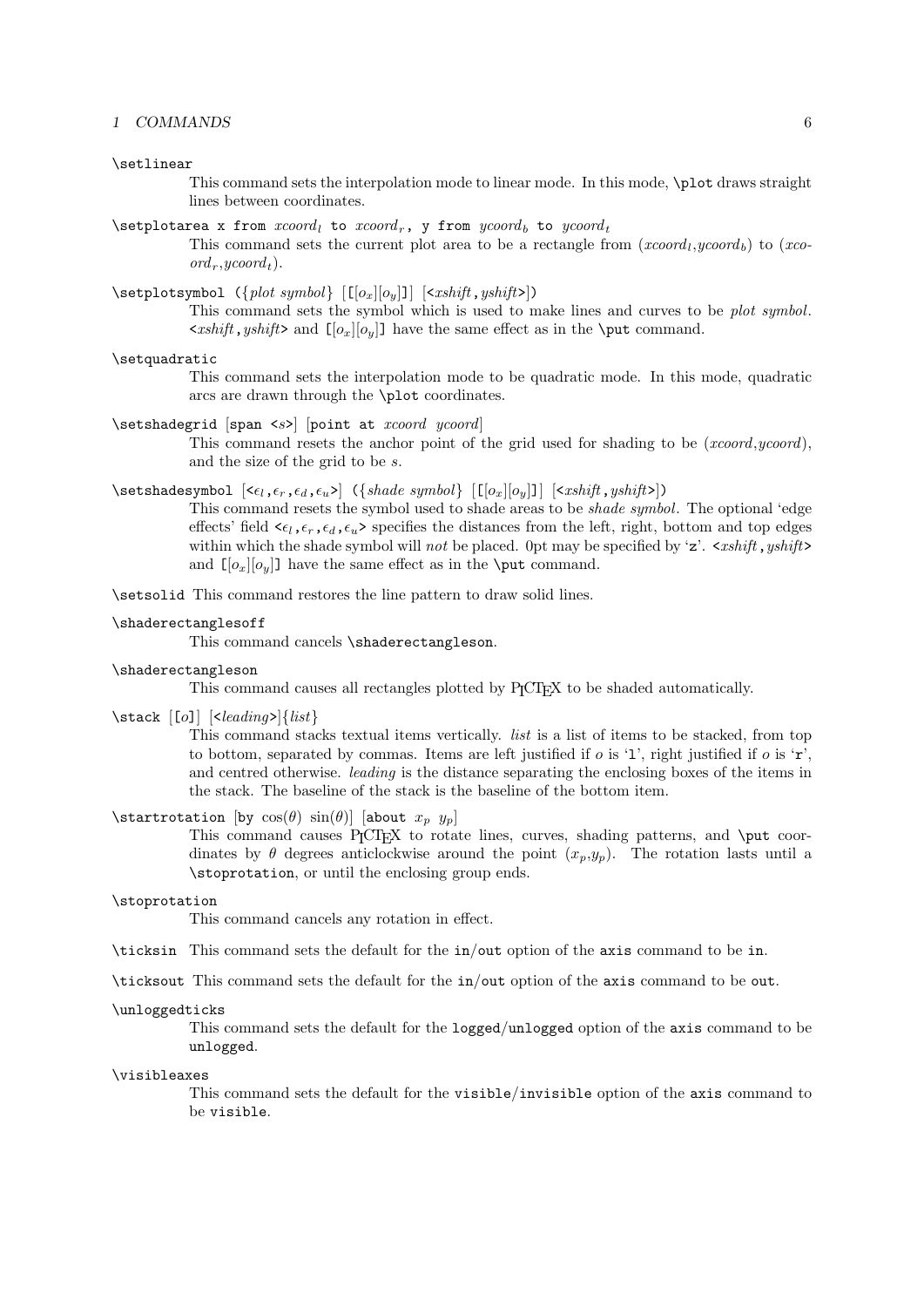\vshade  $x_0$   $y_0^{(b)}$   $y_0^{(t)}$  ...  $[<\epsilon_{l;i}, \epsilon_{r;i}, \epsilon_{d;i}, \epsilon_{u;i}>]$   $x_i$   $y_i^{(b)}$   $y_i^{(t)}$  ... / \vshade  $x_0$   $y_0^{(b)}$   $y_0^{(t)}$  ...  $[<\epsilon_{l;i}, \epsilon_{r;i}, \epsilon_{d;i}, \epsilon_{u;i}>]$   $x_{2i-1}$   $y_{2i-1}^{(b)}$   $y_{2i-1}^{(t)}$   $x_{2i}$   $y_{2i}^{(b)}$   $y_{2i}^{(t)}$  ... /

This command shades a region with piecewise linear/quadratic bottom and top boundaries. Sub-regions are defined by the coordinates  $(x_n, y_n^{(b)})$ ,  $(x_n, y_n^{(t)})$ ,  $(x_{n+1}, y_{n+1}^{(t)})$  and  $(x_{n+1}, y_{n+1}^{(b)})$ . The relations  $x_n \leq x_{n+1}$  and  $y_n^{(b)} \leq y_n^{(t)}$  should hold. For the duration of the shading the optional edge effect field ' $\epsilon_{i,i}, \epsilon_{r,i}, \epsilon_{d,i}, \epsilon_{u,i}$ ' overrides the specifications made by \setshadesymbol. The second form should be used when \setquadratic is in effect.

\writesavefile {message}

This command writes out the text message on the file specified by the most recent \savelinesandcurves command.

#### \Xdistance{xcoord}

This command is used to get the horizontal distance from the point xcoord in the current coordinate system to the origin.

## \Ydistance{ycoord}

This command is used to get the vertical distance from the point ycoord in the current coordinate system to the origin.

## 2 Parameters

The parameters which can be altered to change P<sub>I</sub>CT<sub>E</sub>X's behaviour are:

## \headingtoplotskip

This is the distance between the baseline of the heading and the top of the plot area, or the top of the top axis structure.

#### \linethickness

This parameter is the default thickness of axes, tick marks, and grid lines. This control sequence has its normal LATEX meaning outside of PICTEX pictures, but \pictexlinethickness can be used outside of PICTEX pictures to get the same effect as PICTEX's \linethickness.

#### \longticklength

This is the default length of long ticks.

#### \plotsymbolspacing

This parameter defines the distance between plotted symbols in lines and curves.

#### \shortticklength

This is the default length of short ticks.

#### \stackleading

This is the default space put between items in a stack.

#### \tickstovaluesleading

This parameter defines the distance separating the ticks and the box enclosing the tick values.

#### \totalarclength

This register in general contains the length of the last line or curve.

## \valuestolabelleading

This is the distance separating the box enclosing the tick values and the box enclosing the axis label.